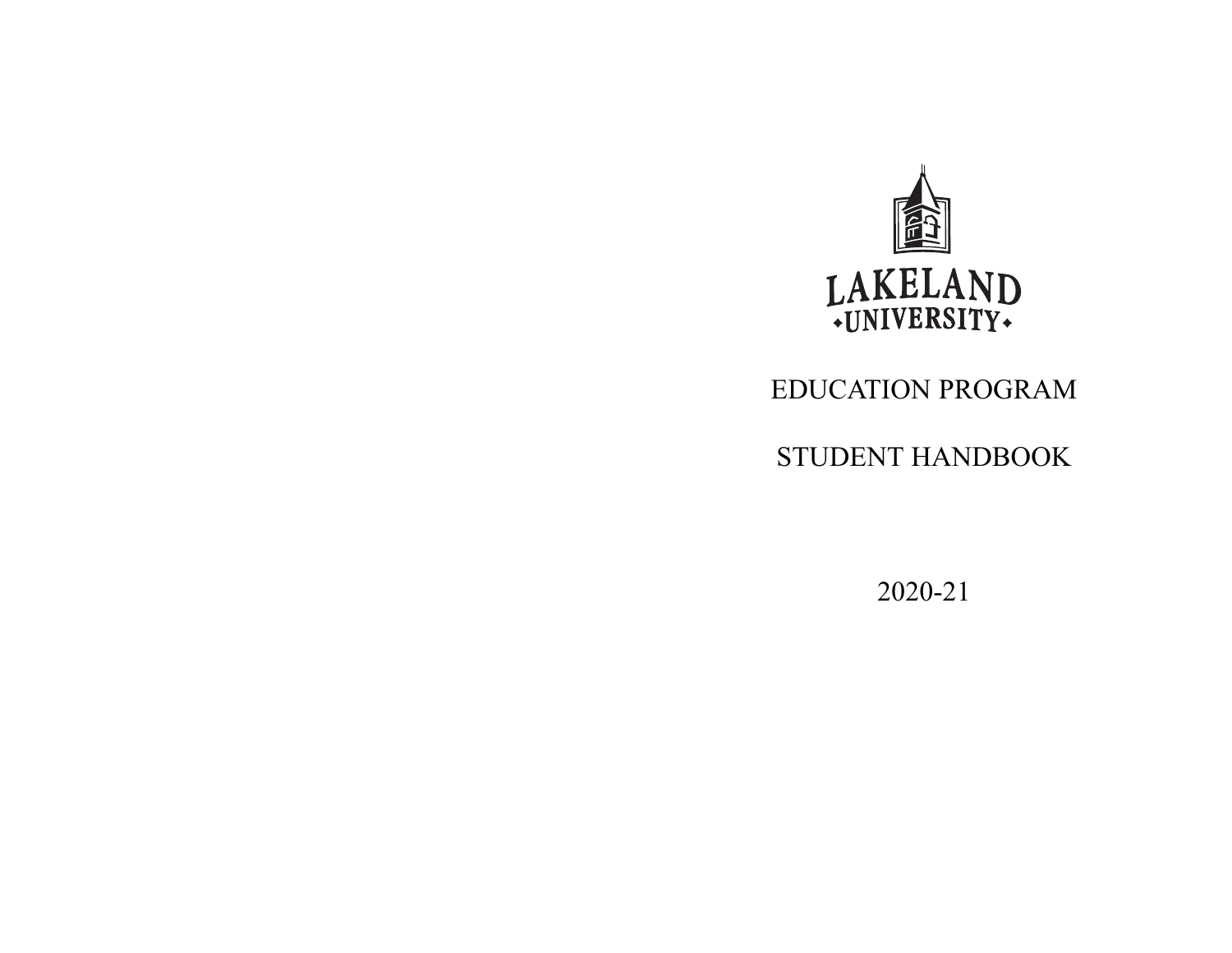

# **FULLTIME EDUCATION PROGRAM FACULTY**

*John Yang* Professor of Education Director, Center for Teacher Excellence

Lakeland University's teacher education program is approved by the Wisconsin Department of Public Instruction (DPI).

#### **WELCOME**

Welcome to the Lakeland University Education Program. We look forward to working with students who want to develop intellectually and professionally so they can meet the challenges of a career in education. After completing one of the programs described in this handbook, a student will be prepared to meet the challenges of this exciting career.

#### **OUR GOALS**

Several goals underlie Lakeland University's education program. These are:

> 1. To ensure that our graduates have an advanced knowledge and mastery of educational theories, instructional strategies, and classroom management techniques;

2. To equip our graduates with current educational research methodology and assessment techniques necessary for continuous improvement in instruction and learning opportunities;

3. To help our graduates strengthen their pedagogical abilities and acquire skills for effective professional leadership as teachers;

4. To prepare our graduates with a broad perspective of diversity and individual differences and their implications in an educational environment;

5. To enable our graduates to use information technology competently for the enhancement of instruction and learning;

6. To prepare our graduates with an advanced understanding of curriculum planning and its implementation in an educational setting;

7. To equip our graduates with the skills to become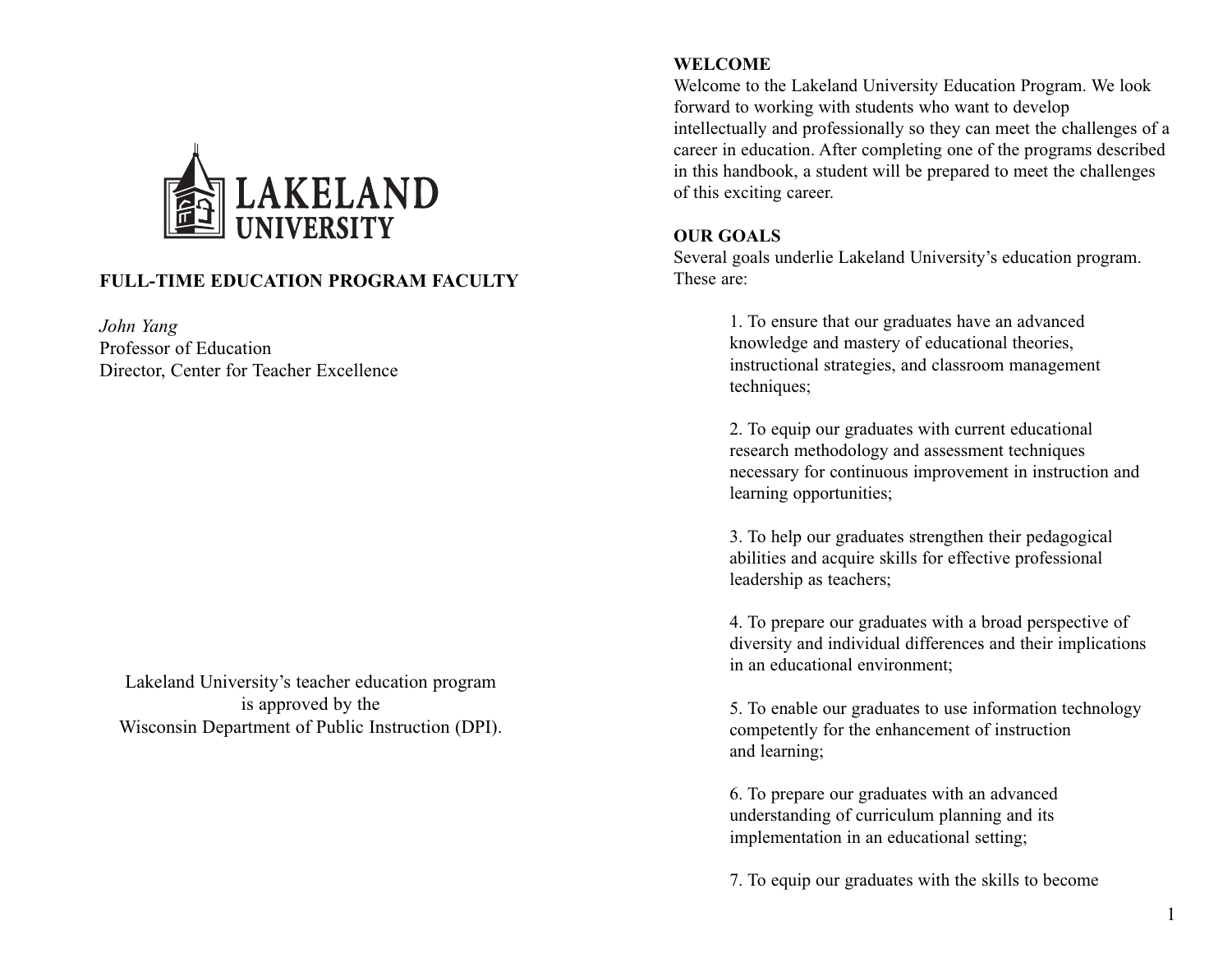reflective practitioners and effective communicators; and

8. To ensure that our graduates understand the process of character education and stimulate the examination and understanding of personal, social, and civic values.

#### **OUR MISSION**

Our mission is to prepare teachers to serve the needs of all children and young adults by teaching the knowledge and skills needed to become caring, competent and professional educators. We, in the Education Program, are committed to working with students to help them become

- $\blacksquare$  reflective practitioners,
- $\blacksquare$  effective communicators, and
- $\blacksquare$  competent integrators of curriculum and technology.

The Education Program has created this mission within the context of the broader mission of Lakeland University to educate men and women of diverse backgrounds, enabling them to earn a living, to make ethical decisions, and to lead purposeful and fulfilling lives.

## **OUR CONCEPTUAL FRAMEWORK**

In order to reach our goals and accomplish our mission, the Lakeland University Education Program has chosen the core concepts of Bloom's Taxonomy of Educational Objectives as the unifying conceptual guide for the preparation of our teachers. The Bloom model will serve as the common element of all the learning activities required of students in the Education Program. The Bloom model of learning is a foundational model proceeding six levels of content mastery with each progressive level presuming some mastery of the earlier, more basic level(s). The Bloom model proceeds stepwise from knowledge, the most basic level of learning, through comprehension, application, analysis, synthesis, and evaluation, the most complex level of learning and mastery.

# **REQUIRED PROFICIENCIES**

Throughout our country, there has been a desire to ensure that teacher education programs meet strenuous guidelines to provide the best possible teacher education programs. The state of Wisconsin Department of Public Instruction (DPI) has adopted a set of ten Teaching Licensure Standards. These are the standards that guide the development of Lakeland University courses and the assessments of Lakeland students. These standards ensure that:

1. PUPIL DEVELOPMENT. The teacher understands how pupils grow and develop, recognizing that patterns of learning and development vary individually within and across the cognitive, linguistic, social, emotional, and physical areas. The teacher designs and implements developmentally appropriate and challenging learning experiences for pupils.

2. LEARNING DIFFERENCES. The teacher uses his or her understanding of individual pupil differences and diverse cultures and communities to ensure inclusive learning environments that enable each pupil to meet high standards.

3. LEARNING ENVIRONMENTS. The teacher works with others to create environments that support individual and collaborative learning, and that encourage positive social interaction, active engagement in learning, and self−motivation.

4. CONTENT KNOWLEDGE. The teacher understands the central concepts, tools of inquiry, and structures of each discipline he or she teaches. The teacher creates learning experiences that make the discipline accessible and meaningful for pupils to assure mastery of the content.

5. APPLICATION OF CONTENT. The teacher understands how to connect concepts and use differing perspectives to engage pupils in critical thinking, creativity, and collaborative problem solving related to authentic local and global issues.

6. ASSESSMENT. The teacher understands and uses multiple meth-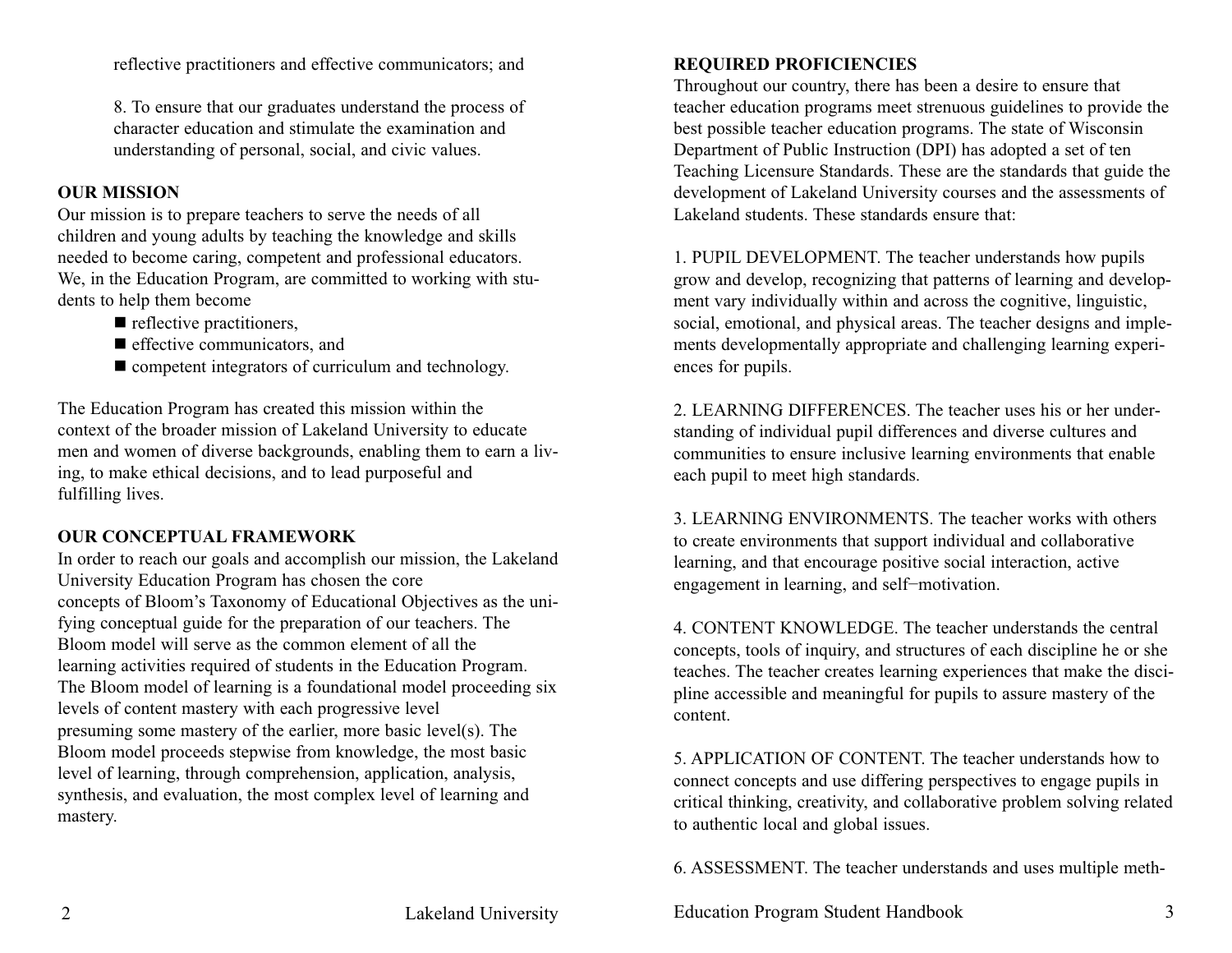ods of assessment to engage pupils in their own growth, to monitor pupil progress, and to guide the teacher's and pupil's decision making.

7. PLANNING FOR INSTRUCTION. The teacher plans instruction that supports every pupil in meeting rigorous learning goals by drawing upon knowledge of content areas, curriculum, cross−disciplinary skills, pedagogy, pupils, and pupils' communities.

8. INSTRUCTIONAL STRATEGIES. The teacher understands and uses a variety of instructional strategies to encourage pupils to develop a deep understanding of content areas and their connections, and to develop skills to apply knowledge in a meaningful way.

9. PROFESSIONAL LEARNING AND ETHICAL PRACTICE. The teacher engages in ongoing professional learning. The teacher uses evidence to continuously evaluate the teacher's practice, including the effects of the teacher's choices and actions on pupils, their families, other educators, and the community. The teacher adapts the teacher's practice to meet the needs of each pupil.

10. LEADERSHIP AND COLLABORATION. The teacher seeks appropriate leadership roles and opportunity in order to take responsibility for pupil learning, to collaborate with pupils, their families, educators, and the community, and to advance the profession.

The faculty of the Education Program at Lakeland University have added two more standards to those listed above. They are:

11. Teachers understand the process of character education based on pro-social values and stimulate the examination and understanding of personal, social, and civic values.

12. Teachers understand the central ingredients of critical thinking and use rational, evidence-based argument in the presentation of classroom materials.

# **PROGRAMS**

The university has both a graduate and undergraduate program. This handbook pertains to the undergraduate program. Lakeland's undergraduate program leads to initial certification in elementary and middle school  $(K-9)$ , early adolescence through adolescence  $(6-12)$ , or early childhood through adolescence  $(K-12)$ . Upon completion of Lakeland's program, students will be recommended to the Wisconsin Department of Public Instruction (DPI) for an initial educator license. This license will certify teachers to teach in an elementary school, a middle school, and/or in a high school.

Lakeland University offers a major in elementary and middle school education, which leads to certification in kindergarten through grade 9. Students desiring this license must complete an education major focused on elementary and middle school teaching skills.

A license to teach early adolescence through adolescence (traditionally known as the 612 license) is earned by completing a subject area major in conjunction with the professional education sequence courses designed specifically for teaching adolescents. The following majors are available:

- $\blacksquare$  Biology
- Broad Field Science
- Broad Field Social Studies History
- $\blacksquare$  Chemistry
- $\blacksquare$  English
- History
- $\blacksquare$  Mathematics

A license to teach early childhood through adolescence  $($ traditionally known as the K-12 license $)$  is earned by completing one of the following majors in conjunction with the professional education sequence courses:

- $\blacksquare$  Music
- $\blacksquare$  Spanish
- $\blacksquare$  Technology Education (in collaboration with LTC)

In addition to an early adolescence through adolescence major, a supplementary minor in another subject area may be earned.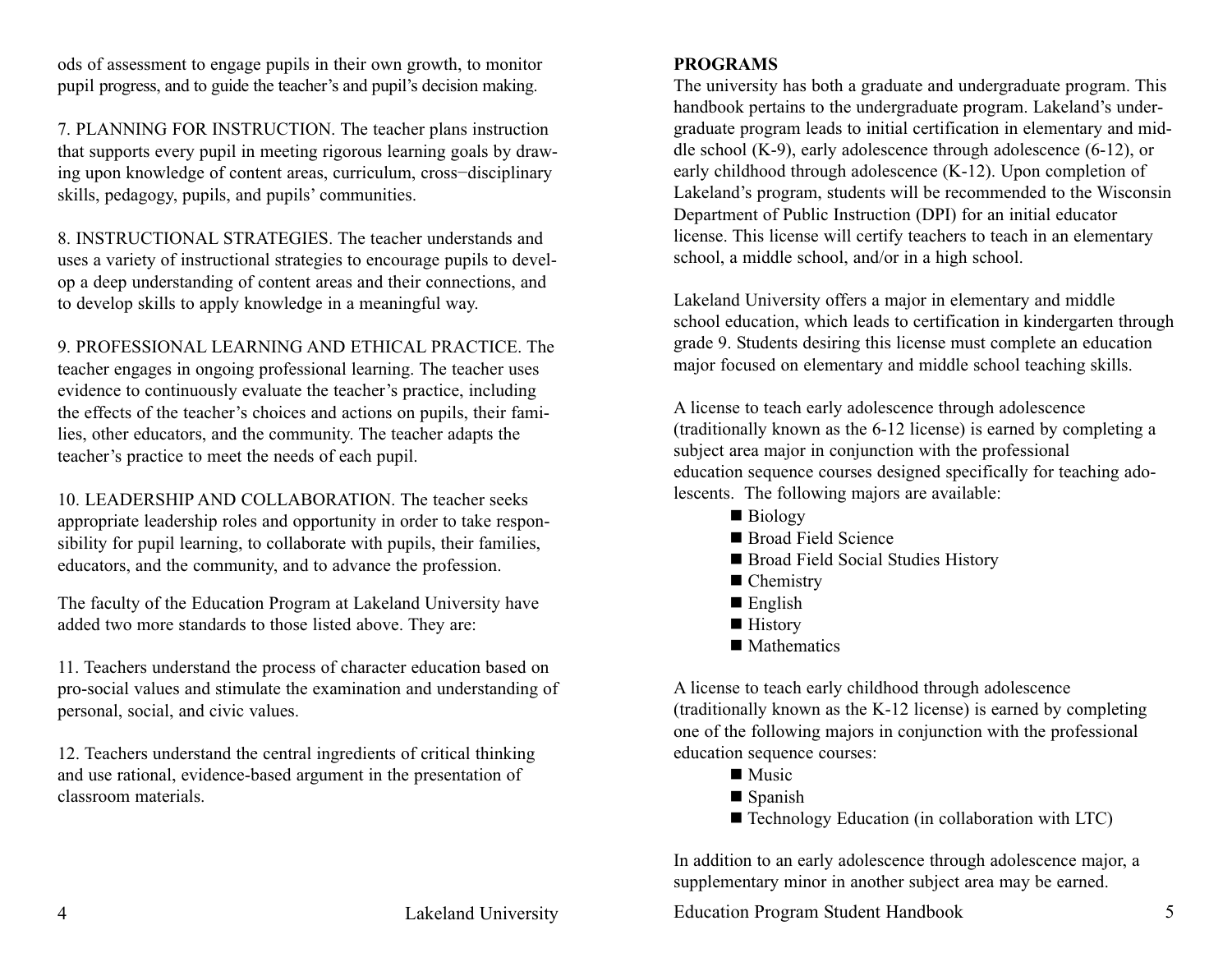Completion of one of the following supplementary subject area minors would lead to certification to teach in this minor area at the early adolescence through adolescence level:

- $\blacksquare$  Biology
- $\blacksquare$  Chemistry
- $\blacksquare$  English
- English as a Second Language
- History
- $\blacksquare$  Mathematics
- Psychology
- $\blacksquare$  Spanish

Please note: Certifiable areas are determined in accord with those subjects approved by the State of Wisconsin Department of Public Instruction (DPI) and may occasionally change.

# **COURSES IN THE PROFESSIONAL EDUCATION SEQUENCE**

All students must complete a Professional Education sequence of courses. Transfer students must have their transcripts evaluated. The Lakeland University Registrar, with advice from the faculty members of the Education Program, has the final authority in the determination of transfer credits. The following four (4) categories of course offerings provide an overview of the requirements for degree and/or certification completion.

**I** - Open Courses: The courses at the beginning of the professional education sequence are open to any student who has been admitted to Lakeland University. Students not seeking certification may wish to take these courses in order to complete elective requirements for a major or minor or because they have a special interest in learning about the American schooling process. Some of these courses may be required for other college majors. These courses include:

> EDU 100 Introduction to Education EDU 140 Introduction to Educational Technology EDU/PSY 230 Educational Psychology EDU 302 Physical Education and Health Teaching Techniques for Elementary

and Middle School EDU/ART 312 Art Teaching Techniques for Elementary and Middle School EDU/MUS 317Music Teaching Techniques for Elementary and Middle School. EDU/PSY 330 Human Growth and Development EDU/PSY 432 Survey of the Exceptional Person COM 111 Fundamentals of Public Speaking MAT 210 Mathematics for Elementary and Middle School Teachers SOC 210 Majority-Minority Relations

**II General Courses (Admission Required):** The second set of courses in the professional education sequence is open only to students who have been formally admitted to the Education Program and are enrolled in a certifiable program of study. (The formal admission process is described in the next section.) These courses are designed for both elementary and middle school and Early Adolescence through Adolescence certification programs, and they require a commitment to teaching/observational time in a school setting.

|            | EDU 373 | Field Experience in Education                 |
|------------|---------|-----------------------------------------------|
|            |         | EDU/PSY375 Field Experience in Psychology for |
|            |         | <b>Education Majors</b>                       |
| EDU        | 449     | <b>Education Capstone</b>                     |
| <b>EDU</b> | 480     | Special Topics in Education                   |

**III - Special Techniques Courses (Admission Required):** The third set of courses in the professional education sequence is also open only to those students who have been formally admitted to the Education Program. The special techniques courses are divided into three groups: (1) courses for students desiring certification in elementary and middle school, (2) courses for students desiring certification in early adolescence through adolescence, and (3) courses for students seeking certification in special subject areas that may be licensed early childhood through adolescence.

## **Elementary and Middle School (K-9)**

EDU 331 Science Teaching Techniques for Elementary and Middle School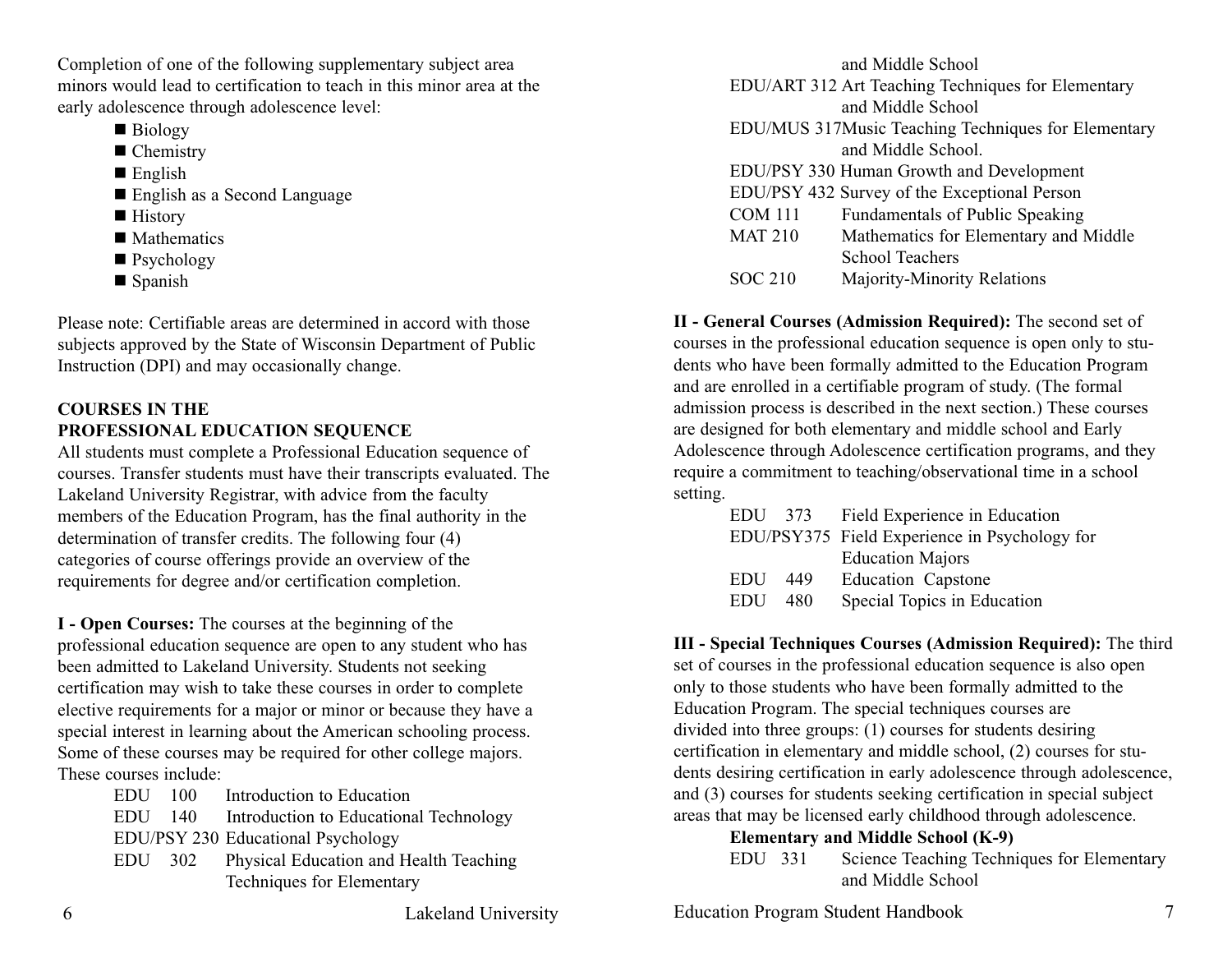| EDU 332                            |     | Mathematics Teaching Techniques for                           |
|------------------------------------|-----|---------------------------------------------------------------|
|                                    |     | Elementary and Middle School                                  |
| EDU 341                            |     | Children's and Early Adolescent                               |
|                                    |     | Literature                                                    |
| EDU 342                            |     | Language Arts and Social Studies Teaching                     |
|                                    |     | Techniques for Elementary                                     |
|                                    |     | and Middle School                                             |
| EDU 382                            |     | Reading Teaching Techniques                                   |
|                                    |     | <b>Early Adolescence through Adolescence (6-12)</b>           |
| EDU 361                            |     | Reading in the Content Area (Early                            |
|                                    |     | Adolescence through Adolescence)                              |
| <b>EDU 371</b>                     |     | Teaching Techniques in Early Adolescence                      |
|                                    |     | through Adolescence                                           |
|                                    |     | <b>Early Childhood through Adolescence (K-12)</b>             |
| $\mathop{\hbox{\rm ESL}}\nolimits$ | 324 | Teaching Methods in English as a Second                       |
|                                    |     | Language                                                      |
|                                    |     | EDU/MUS 435 Secondary School Choral Teaching                  |
|                                    |     | Methods                                                       |
|                                    |     | EDU/MUS 436 Instrumental Teaching Methods                     |
|                                    |     | EDU/MUS 443 General Music Teaching Methods                    |
|                                    |     | Plasse note: Students who register for any of the courses the |
|                                    |     |                                                               |

Please note: Students who register for any of the courses that require admission to the Education Program prior to being admitted to the program will be asked to drop the course.

**IV - Student Teaching:** The fourth and final set of courses, student teaching, is open only to students who have successfully completed the entire professional education sequence of courses, all major/minor coursework required for their degree program and all non-course proficiency requirements. There are no exceptions or appeals for these pre-requisite requirements. Students will register for either:

|   | EDU 450   | Observation and Student Teaching for      |
|---|-----------|-------------------------------------------|
|   |           | Elementary and Middle School              |
|   | MUS 455   | Observation and Student Teaching in Music |
|   |           | Education                                 |
|   | $EDU$ 460 | Early Adolescence through Adolescence     |
|   |           |                                           |
| 8 |           | Lakeland University                       |

Student Teaching Students registered in EDU 450, MUSE 455, or EDU 460 must also register for EDU 470 Student Teaching Seminar

These courses are the capstone experiences in the professional education sequence. Pre-service student teachers are immersed in classroom instruction for a full semester of eighteen school weeks or more. Lakeland University follows the school district calendar for the duration of placement – not the university calendar. Pre-service student teachers will receive information about placements and responsibilities during the semester prior to student teaching. (Please note application deadline dates in a following section.)

Lakeland University is also part of the Wisconsin Improvement Program internship program. In this program, selected students may intern for the semester of student teaching. Information regarding the internship program is available from the director of the Center for Teacher Excellence. All requests must be processed through the director and must meet the timelines set for pre-service student teachers.

The Lakeland University Education Program arranges the student teaching placements for all students within a 25-mile radius of Lakeland University's main campus and Lakeland University's Milwaukee Center through the administrative offices of local school systems. Opportunities for student teaching occur during the fall and spring semesters. There is no summer program.

## **APPLICATION AND ADMISSION TO THE EDUCATION DIVISION**

All students who are seeking admission to a certifiable degree program must apply and be admitted to the Education Program. Application to the Education Program and Admission to the Education Program are two separate events.

The application process requires the submission of considerable documentation along with a completed application form, three personal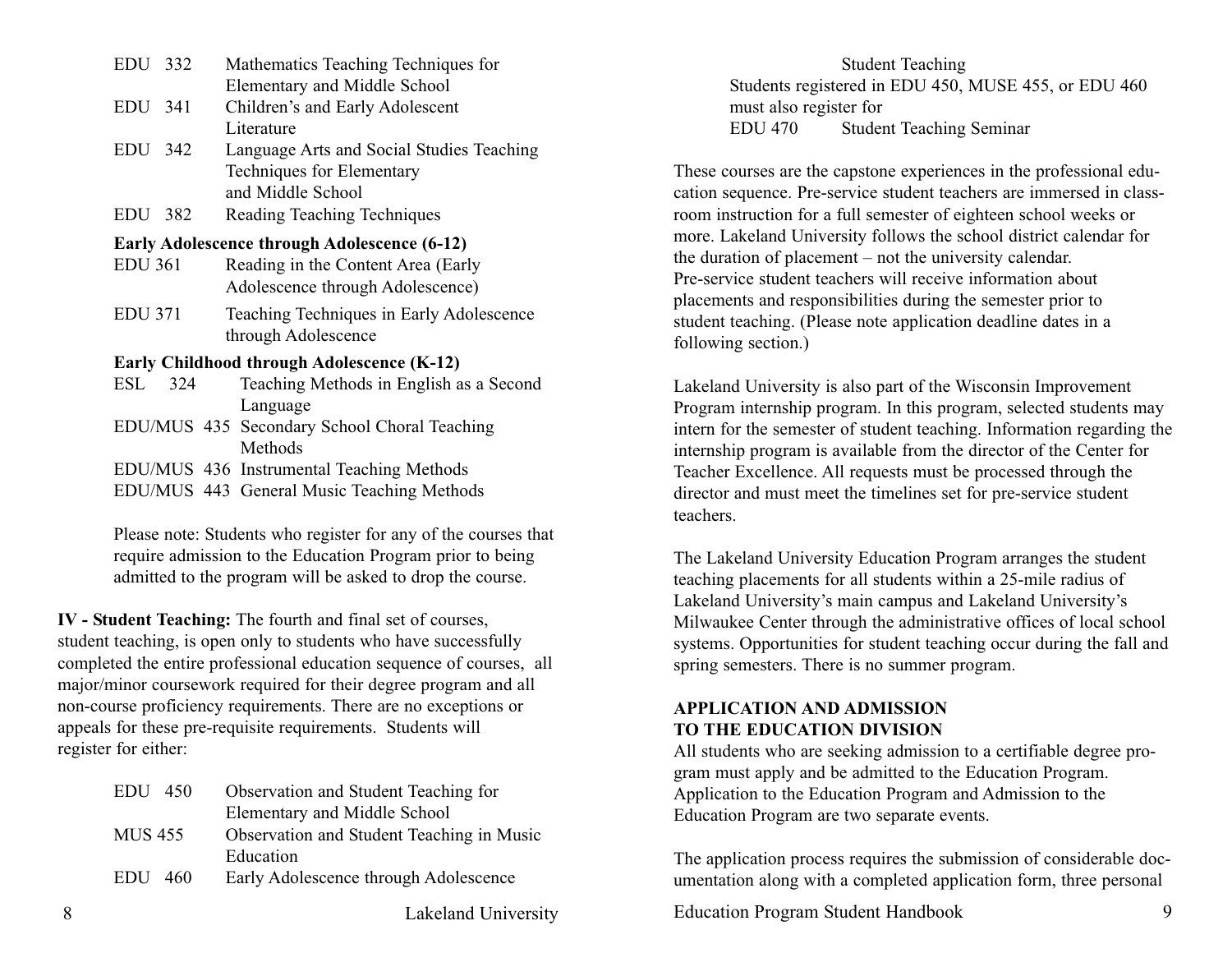recommendations, a reflection paper and the Benchmark I portfolio. Students are encouraged to apply as soon as they are ready to meet all of the admission requirements detailed below. To ensure the completion of all major and minor program requirements prior to student teaching, students must be eligible for and complete the application process to the Education Program at least two years before registering for student teaching and one year before applying for admission to student teaching.

Decisions on admission to the Education Program are made by formal vote of the full-time faculty members of the program. Completed applications for admission are brought to one of the regularly scheduled meetings of the program and are reviewed before an admission vote is taken. The decision of the program is communicated, in writing, to the student after the meeting at which the vote is taken and the decision is made.

#### **Requirements for Admission to the Education Program**

Successful application to the Lakeland University Education Program is contingent upon the following requirements:

> 1. Completion and documentation of at least 40 semester hours of college coursework with an overall grade point average (GPA) of at least  $3.00$  on a four (4)-point scale.

> 2. Documentation of basic skills in reading, writing, and math. Students can demonstrate basic skills through the following options:

Reading: Grade Equivalent of 11 or higher on the Nelson-Denny Reading Test\* OR 156 or higher on the Praxis Core Reading Test

Writing: Grade of BC or higher in GEN 110 Composition I: Academic Writing OR ACT English score of 25 or higher OR 162 or higher on the Praxis Core Writing Test

Math: Grade of BC or higher in MAT 130 Intermediate Algebra OR ACT Math score of 24 or higher OR 150 or higher on the Praxis Core Math Test

\*Please see the Director of the Center for Teacher Excellence if you are interested in using this test to demonstrate reading basic skills.

3. Submission of three written recommendations from university faculty members who know the prospective education student and his/her work well. Recommendation forms are provided by the Education Program. One recommendation must come from a faculty member of the Education Program. The other two recommendations must come from faculty members from other programs.

4. Completion of EDU 100 – Introduction to Education or its equivalent with a grade of C or higher.

5. Completion of the Education Program application process which involves (a) submission of documentation for all of the above  $(1-4)$ , (b) submission of a completed application for admission to the program, (c) submission of an essay of reflection. The essay should describe thoughts, feelings, and experiences in regard to becoming a professional educator. The essay should also include a thoughtful discussion of personal strengths which will enable teaching success and a discussion of personal weaknesses that must also be addressed to enable success, and (d) transmission of a full set of academic credentials from the Office of the Registrar to the Education Program. These credentials must include:

a. transcripts of any prior college work including course work transferred to Lakeland University from other colleges,

b. a final high school transcript with indication of high school GPA and class rank (where provided), c. any official evaluation of transfer credit or academic progress made by the Lakeland University Registrar's office.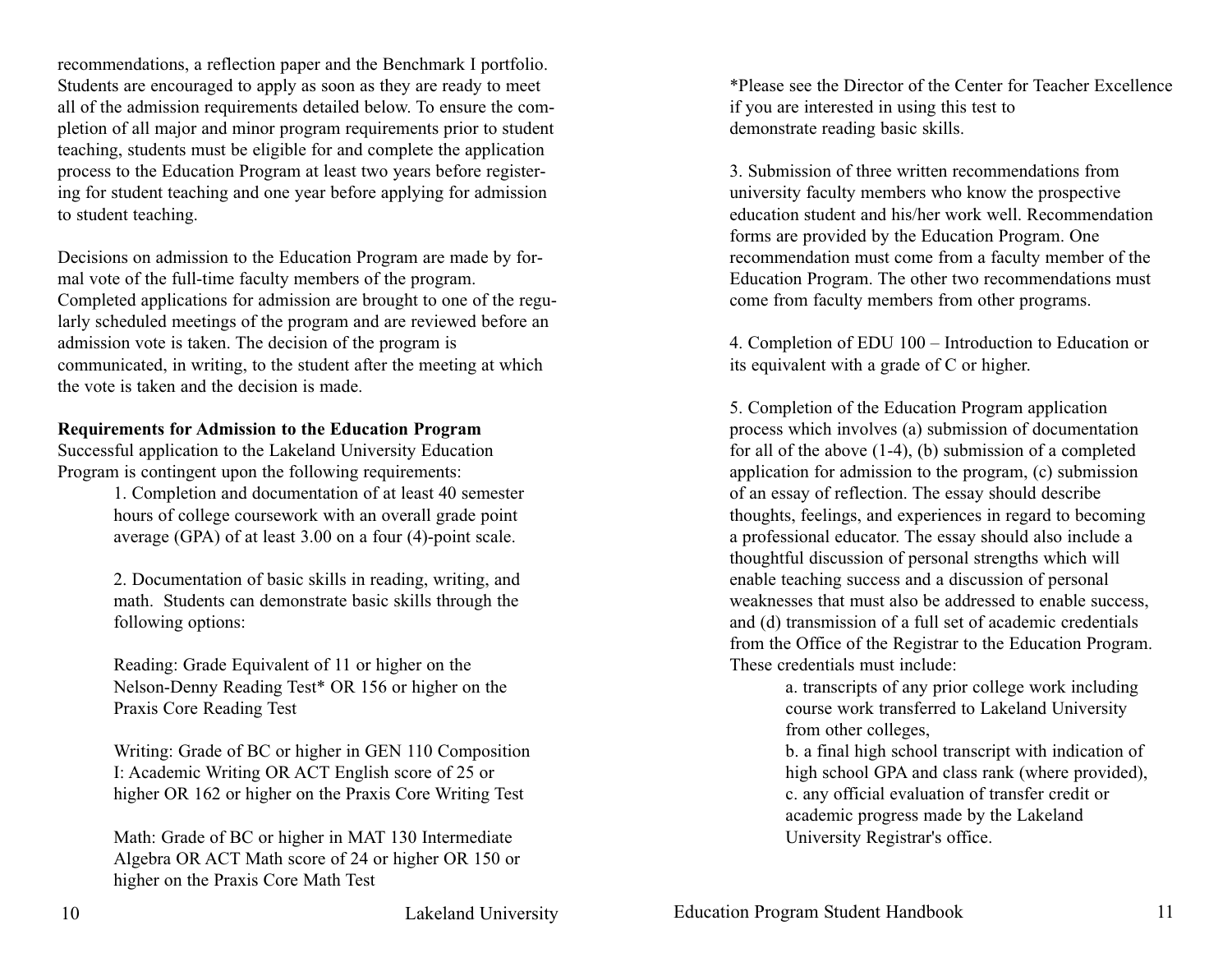6. Completion and submission of the results of a criminal background check (see the Director of Center for Teacher Excellence for further information).

7. Completion and submission of the Benchmark I portfolio. See portfolio section for more information regarding the Benchmark portfolio.

Please note: Students are responsible for the submission of this set of academic credentials as part of the Education Program application process.

If questions arise during the application review process, a student may be asked to attend an interview. The goal of the interview is to give the student an opportunity to resolve any issues or questions that developed during the application review process. During the interview, faculty members from the Program will request additional pieces of information. They will ask for a personal long-range plan describing how the education program will be completed. Further, the faculty members will ask the student to show how his/her goals from the long-range plan relate to DPI standards of PI 34 which are listed earlier in this handbook.

Completed application documents will be formally presented to the Education Program. The members of the program will officially accept or deny each application. Reasons for denying an application might include, but are not limited to, misconduct at Lakeland University, lack of demonstrated competence in EDU 100 Introduction to Education, or other pre-professional courses, a poorly written essay, or inadequate performance in the interview.

Students who are accepted into the program will be asked to complete the appropriate Change of Advisor form in the Registrar's office so that a permanent education advisor or co-advisor can be assigned. The program advisors will assist students along with their major/minor area of study advisors as the remaining course work requirements are completed.

#### **Appealing a Denial of Admission**

Lakeland University provides an appeal process for students who have been denied admission to the Education Program. The steps in that process are outlined below.

> 1. An appeal of a denial of admission begins with a letter to the Director of the Center for Teacher Excellence. The letter will describe the student's reasons for making an appeal.

> 2. When making an appeal, a student may submit documents that were not included in the original application. Such documents may include demonstrations of writing proficiency, letters of reference from other educators, or demonstration of GPA improvement.

3. If a student is denied admission because of his/her grade point average, an appeal of that denial begins with a letter to the Director of the Center for Teacher Excellence requesting a waiver of the grade-point-average requirement. Along with the request of a waiver, the letter must include a workable plan for raising the grade point average. There are two conditions which must be met before this waiver request will be processed. First, the student requesting the waiver must have met all of the other application criteria. Second, the student's grade point average must be at least a  $2.75$  on a four (4)-point scale.

4. Where admission to the program has been denied on more than one criterion of admission, an appeal will not be considered until all but one of the criteria for admission have been completed or met. All initial appeals are handled by the Director of the Center for Teacher Excellence and are referred to the members of the Education Program for a final vote. In most cases, the decision of the members of the program is final. If a student claims that admission to the program or to student teaching has been denied due to the bias of a member of the education program, a written appeal stating the evidence to support that claim may be made to a

12 Lakeland University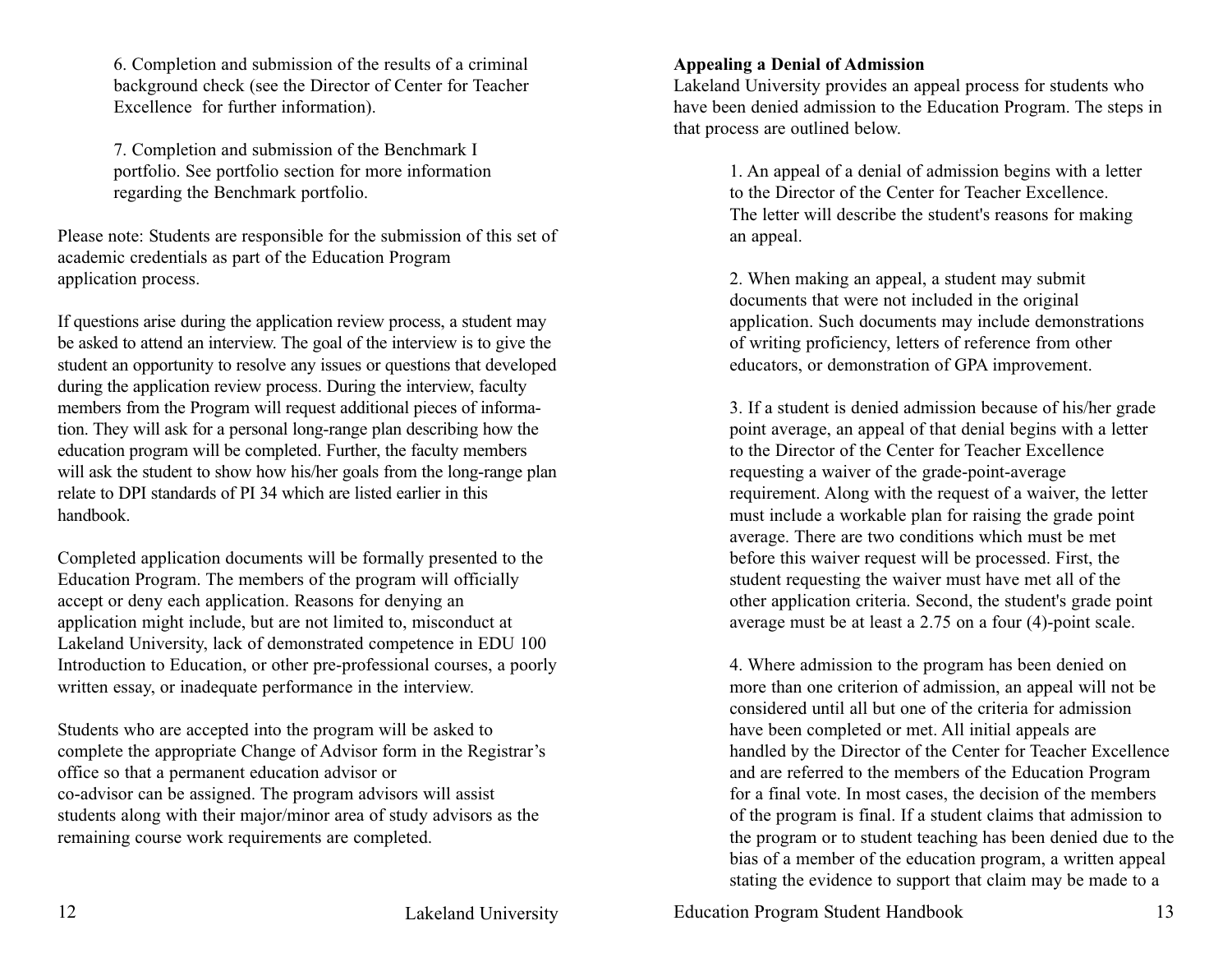committee comprised of the Vice-President for Academic Affairs, the Director of the Center for Teacher Excellence, and one other member of the education faculty. Where the Director of the Center for Teacher Excellence is the person accused of bias, another member of the education faculty may be substituted.

Admission to the Education Program will be terminated and new requirements, if applicable, will apply to any student who has been absent from the university for more than a term during any academic period.

#### **PORTFOLIO DEVELOPMENT**

Portfolio development is an important element of preparation for classroom teaching. There are two stages of portfolio development.

The first stage is the Pre-student Teaching Portfolio, which consists of the Benchmark I and Benchmark II portfolios. The purpose of the Pre-student Teaching Portfolio is to document growth as a student and as a future teacher. The development of a Pre-student Teaching Portfolio begins in EDU 100 – Introduction to Education, and concludes at the end of the semester before student teaching begins.

The Pre-student Teaching Portfolio will be evaluated two different times. The first evaluation (Benchmark I Portfolio) will occur as part of the application process to the Education Program. To receive a satisfactory rating on the Benchmark I Portfolio, the following items must be in the portfolio: educational philosophy statement, resume, documentation of basic skills proficiency, and course reflections for all courses taken up to this point in the portfolio development process. The second evaluation (Benchmark II Portfolio) will occur as part of the application process to be admitted to student teaching. In addition to all of the items included in the Benchmark I Portfolio, the following additional items must be in the Benchmark II Portfolio: documentation of content knowledge proficiency and where appropriate, Foundations of Reading Test, minimum of two artifacts each for InTASC Standards  $1 - 8$ , and course

reflections for all courses taken up to this point in the portfolio development process.

In addition to course materials and clinical experiences, students will also include in their Benchmark II Portfolio documentation that shows that all of the statutory requirements set by the State of Wisconsin for a particular initial educator license have been met. These include, but are not limited to, demonstration of conent knowledge and understanding of cooperative marketing and consumer cooperatives for licenses in social studies; and environmental education for licenses in elementary and middle school, science and social studies. Students must also demonstrate that they have obtained an understanding of minority group relations, including:

> (a) The history, culture, and tribal sovereignty of American Indian tribes and bands located in Wisconsin.

(b) The history, culture, and contributions of women and various racial, cultural, language, and economic groups in the United States.

(c) The philosophical and psychological bases of attitude development and change.

(d) The psychological and social implications of discrimination, especially racism and sexism in the United States.

(e) Evaluation and assessment of the forces of discrimination, especially racism and sexism on administrators, teachers, pupils, assessment, curriculum, and instruction in schools.

(f) Minority group relations through direct involvement with various racial, cultural, language, and economic groups in the United States.

Courses in history, political science and social studies teaching techniques will give students the foundation they need for understanding American Indian tribes in Wisconsin, and the Majority-Minority course (SOC 210) will give students the foundation for the remaining aspects of minority group relations stated above. In Field Experience in Education (EDU 373) students will

Education Program Student Handbook 15

14 Lakeland University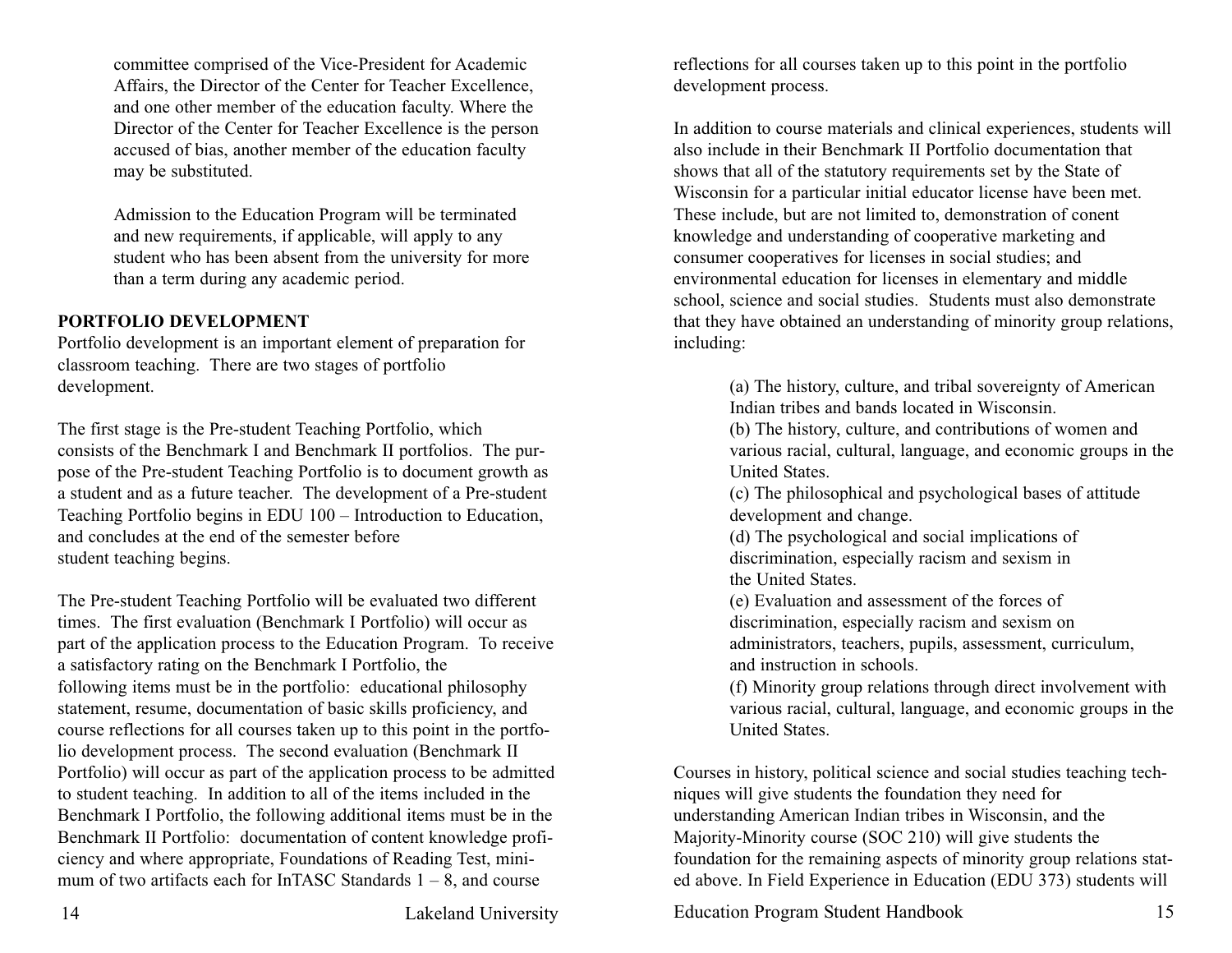demonstrate that they have had direct involvement with various racial, cultural, language, and economic groups different from themselves. All Lakeland University teaching techniques courses require prestudent teaching clinicals. Students will actually observe, assist, and teach in a variety of teaching situations appropriate to their licensure. Samples of students' observations, evaluations by the teachers with whom they work, and samples of student work completed while they are in the classroom are examples of artifacts that students can use in their portfolios to demonstrate their continuous development. These clinicals will give students the needed experience prior to student teaching to help them move toward a positive, productive student teaching experience.

The second stage is the Professional Portfolio, which results in the Benchmark III Portfolio. It is an inclusive document that is completed during the semester of student teaching. While it includes all of the information from the Prestudent Teaching Portfolio, the goal of the Professional Portfolio is to document the appropriate application of academic skills and a thorough understanding of teaching standards that will help students become successful professional educators. As such, the following additional items must be included in the Benchmark III Portfolio: documentation of passing score on the edTPA, minimum of two artifacts each for InTASC Standards 9 – 10 and Lakeland's two additional standards, copies of all cooperating teacher and supervising instructor evaluations, and student teacher reflections. The Professional Portfolio is assessed during the final weeks of the student teaching semester when the EDU 470, Student Teaching Seminar, ends.

#### **ADMISSION TO STUDENT TEACHING**

Students who are near the completion of the coursework requirements for degree program, have maintained at least a GPA of 3.00, and have completed the Benchmark II portfolio, may apply for admission to student teaching. To be admitted to student teaching, education students must:

> 1. Be admitted to a teacher certification program and the Education Program least two years prior to the student teaching semester;

2. Demonstrate content knowledge. To do so, they have two options:

Option 1: Achieve a passing score on the appropriate Praxis II content test Option 2: Maintain a cumulative 3.0 or higher GPA.

To calculate the GPA, the following guidelines will be used: In order for 612 education students to demonstrate content knowledge through a 3.0 or higher GPA, students must maintain a cumulative 3.0 GPA in their major, minor (if applicable), professional sequence, and general studies courses. For purposes of calculating the GPA, grades in the following courses will be excluded: Core sequence, religion, world languages, electives, and EDU 373/450/460/470. Furthermore, students must not have received a grade lower than C in any of their major, minor (if applicable), and professional sequence courses. Regardless of the GPA, if students have received grades lower than C in any of the courses mentioned, they must rectify those grades before the GPA option can be considered.

In order for elementary and middle school  $(K-9)$  education students to demonstrate content knowledge through a 3.0 or higher GPA, students must maintain a cumulative 3.0 GPA in their major/professional sequence and general studies courses. For purposes of calculating the GPA, grades in the following courses will be excluded: Core sequence, religion, world languages, electives, and EDU 373/450/460/470. Furthermore, students must not have received a grade lower than C in any of their major/professional sequence courses. Regardless of the GPA, if students have received grades lower than C in any of the courses mentioned, they must rectify those grades before the GPA option can be considered.

Education Program Student Handbook 17

16 Lakeland University